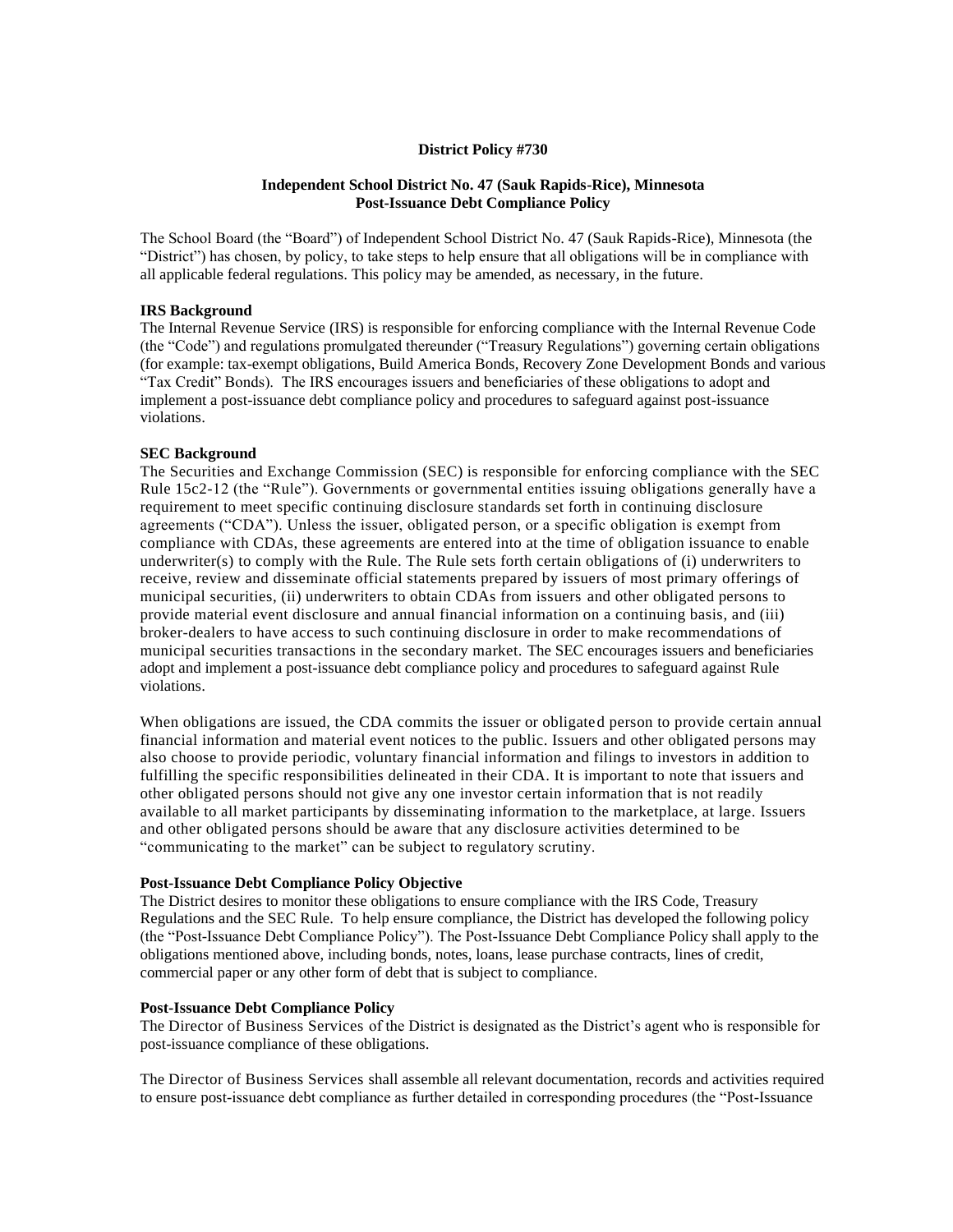Debt Compliance Procedures"). At a minimum, the Post-Issuance Debt Compliance Procedures for each qualifying obligation will address the following:

- 1. General Post-Issuance Compliance
- 2. General Recordkeeping
- 3. Arbitrage Yield Restriction and Rebate Recordkeeping
- 4. Expenditure and Asset Documentation to be Assembled and Retained
- 5. Miscellaneous Documentation to be Assembled and Retained
- 6. Additional Undertakings and Activities that Support Sections 1 through 5 above
- 7. Continuing Disclosure Obligations
- 8. Compliance with Future Requirements

The Director of Business Services shall apply the Post-Issuance Debt Compliance Procedures to each qualifying obligation and maintain a record of the results. Further, the Director of Business Services will ensure that the Post-Issuance Debt Compliance Policy and Procedures are updated on a regular and as needed basis.

The Director of Business Services or any other individuals responsible for assisting the Director of Business Services in maintaining records needed to ensure post-issuance debt compliance, are authorized to expend funds as needed to attend training or secure use of other educational resources for ensuring compliance such as consulting, publications, and compliance assistance.

Most of the provisions of this Post-Issuance Debt Compliance Policy are not applicable to taxable governmental obligations unless there is a reasonable possibility that the District may refund their taxable governmental obligation, in whole or in part, with the proceeds of a tax-exempt governmental obligation. If this refunding possibility exists, then the Director of Business Services shall treat the taxable governmental obligation as if such issue were an issue of tax-exempt governmental obligations and comply with the requirements of this Post-Issuance Debt Compliance Policy.

### **Private Activity Bonds**

The District may issue tax-exempt obligations that are "private activity" bonds because either (1) the bonds finance a facility that is owned by the District but used by one or more qualified 501(c)(3) organizations, or (2) the bonds are so-called "conduit bonds", where the proceeds are loaned to a qualified  $501(c)(3)$ organization or another private entity that finances activities eligible for tax-exempt financing under federal law (such as certain manufacturing projects and certain affordable housing projects). Prior to the issuance of either of these types of bonds, the Director of Business Services shall take steps necessary to ensure that such obligations will remain in compliance with the requirements of this Post-Issuance Debt Compliance Policy.

In a case where compliance activities are reasonably within the control of a private party (i.e., a  $501(c)(3)$ ) organization or conduit borrower), the Director of Business Services may determine that all or some portion of compliance responsibilities described in this Post-Issuance Debt Compliance Policy shall be assigned to the relevant party. In the case of conduit bonds, the conduit borrower will be assigned all compliance responsibilities other than those required to be undertaken by the District under federal law. In a case where the Director of Business Services is concerned about the compliance ability of a private party, the Director of Business Services may require that a trustee or other independent third party be retained to assist with record keeping for the obligation and/or that the trustee or such third party be responsible for all or some portion of the compliance responsibilities.

The Director of Business Services is additionally authorized to seek the advice, as necessary, of bond counsel and/or its financial advisor to ensure the District is in compliance with this Post-Issuance Debt Compliance Policy.